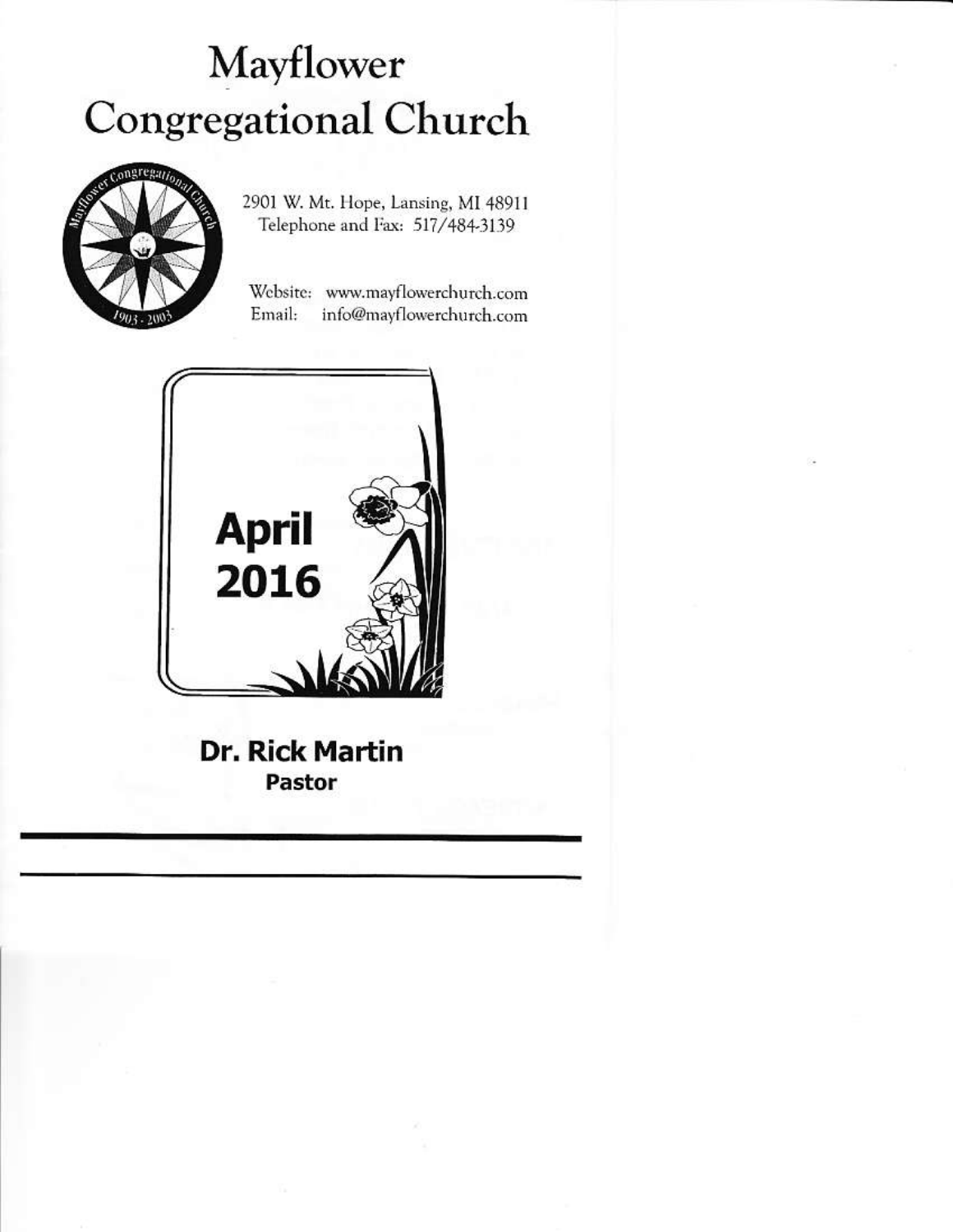

### **BIRTHDAYS**

- 4/2 Jan Holcomb
- 4/5 Lynette Smith
- 4/6 John Wilcox
- 4/14 Liz Canfield
- 4/20 Eugene Potts
- 4/22 Meredith Kennedy
- 4/28 Rilla McHarris

### **ANNIVERSARY**

4/29 - Mark and Lola Holmes

**HEAD USHER** Lois Ries

**OUTREACH FOCUS Missions** 

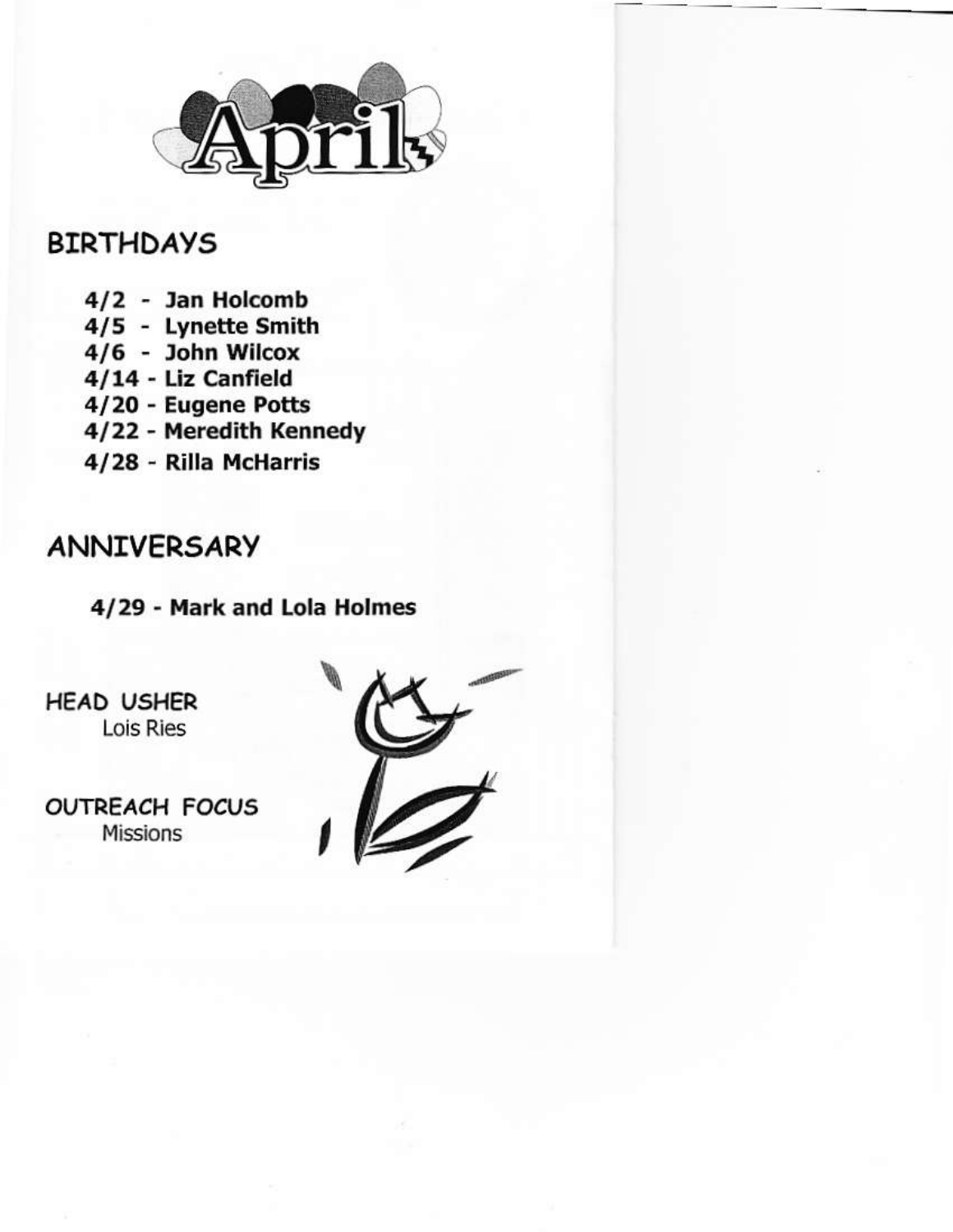From the Pastor's Desk.

#### **Another Step With Jesus**



Spring! Love it! Nature is growing again, green is everywhere, it's warm; everything is new and refreshed and becoming alive again. We are a step closer to summer.

Our spiritual life tends to go through seasons also. Spiritual spring comes upon us, the Holy Spirit is making everything alive again, and we want to take a step closer to Jesus. We want to see spiritual growth. We hear the call to be more like God in our daily life. What can I do to take this next step? Here are some basics that will help you take a step closer to Jesus.

1) Prayer. Increase your prayer time. Add more listening time. Pray more often during your day.

2) Bible reading/study. Read more often (daily isn't too much) and spend some time thinking about how to apply that reading to your daily actions.

3) Church. Participate more. Be more involved.

4) Extra-curricular activity. Volunteer where you can benefit the lives of others.

5) Obey. Do whatever Jesus tells you to do. (John 2:5)

Unlike nature, which naturally comes to life each spring, spiritual spring doesn't happen automatically. But then, we don't have to wait for it, we can initiate a closer walk with God. Actually, respond; God initiated it by sending Jesus to the cross. Take another step closeryou'll love it.

James 4:8 - Come near to God and he will come near to you.

-Dr. Rick Martin, Pastor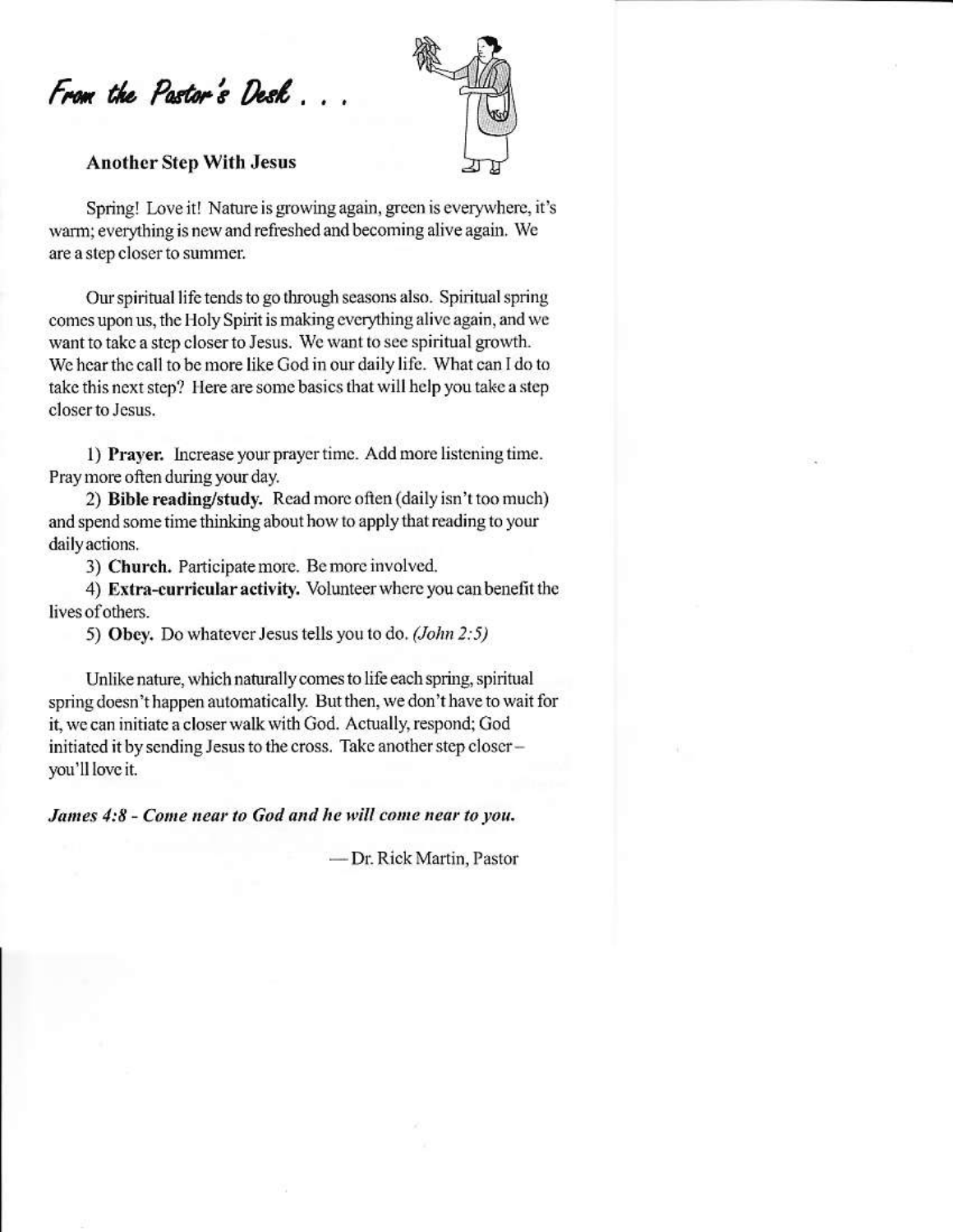#### Lav Leader's Message: TEMPTATION

While I was on vacation, I visited a church and heard this word. What a word. It has been with us, it seems, forever. Adam and Eve were tempted, and look what happened to them! Jesus was tempted by the devil in the wilderness. All through the Bible, people were tempted. Even now we have temptations, so many that we are bombarded with them on signs, radio, TV, etc. There is money, jewelry, grown-up toys, fancy clothes, foods, drugs, alcohol, and so the list goes. It seems like when you go on a diet, all you see on TV are food commercials, cooking shows, and eating contests. When the doctor says "no sweets," that's all you see in the stores. The dictionary meaning of temptation is the act of enticing, persuading, coaxing, and more. Remember the stories of the sirens that tempted the sailors? The 30 pieces of silver? And lead us not into temptation, but deliver us from evil? I guess temptation is one of the many reasons we pray.

I Corinthians 10:13 No temptation has overtaken you that is not common to man. God is faithful and he will not let you be tempted beyond your ability, but with the temptation he will also provide the way of escape, that you may be able to endure it.

-Ann McClelland, Lay Leader

#### **Christian Education Report**

April is here and our church year is winding up! It's all gone so fast.

Join us for a "lunch and learn" on Sunday, April 3, at Noon. We are continuing our study of Isaiah, focusing on Chapters 5 and 6, Israel's judgment leading to exile and the call to cleanse the nation. Each class is independent so missing one will not ruin your enjoyment of the next!

For our mission, we have scheduled a dinner preparation at the Ronald McDonald House on Monday, April 11. I need volunteers to help plan and shop for supplies, and people to meet after church on the 10th to prepare items ahead for the meal, and also people to go to the House on the 11th from 5-7:30 to cook, serve, and clean up the meal. Please let me know if you're interested! See me or call me at 749-2416.

-Liz Canfield, Christian Ed. Director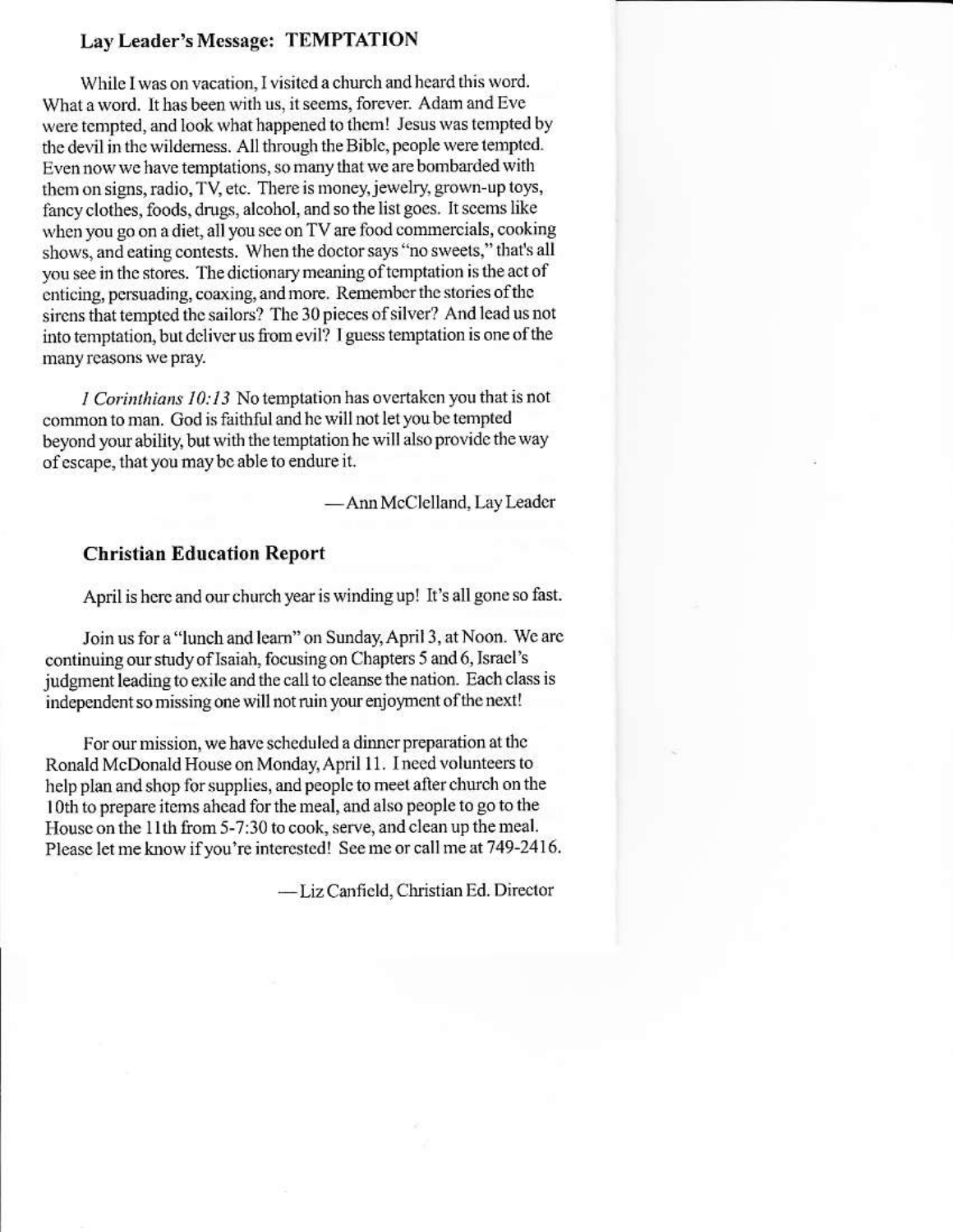#### **Mayflower Financial News**

An Italian Dinner sponsored by the youth netted \$479 for the Mayflower Heat fund, which currently totals \$6,349.

A brief summary of our finances as of February 29, 2016:

| Income:   |     | 5,545.04 |
|-----------|-----|----------|
| Expenses: |     | 6,660.18 |
|           | - 8 | 1,115.14 |

**YTD** for Two Months:

| Income:                       | 16,919.76   |  |
|-------------------------------|-------------|--|
| Expenses:                     | 13,744.62   |  |
|                               | 3,175.14    |  |
| <b>Fund Balances:</b>         |             |  |
| Checking:                     | \$17,984.07 |  |
| <b>Bequest Funds Savings:</b> | 19,015.33   |  |
| 5,497.26<br>Memorial Fund CD: |             |  |
| CD Savings:                   | 22,313.41   |  |
|                               | \$64,810.07 |  |

A more detailed report is available in the brochure rack near the church office.

- Linda Wheeler, Treasurer

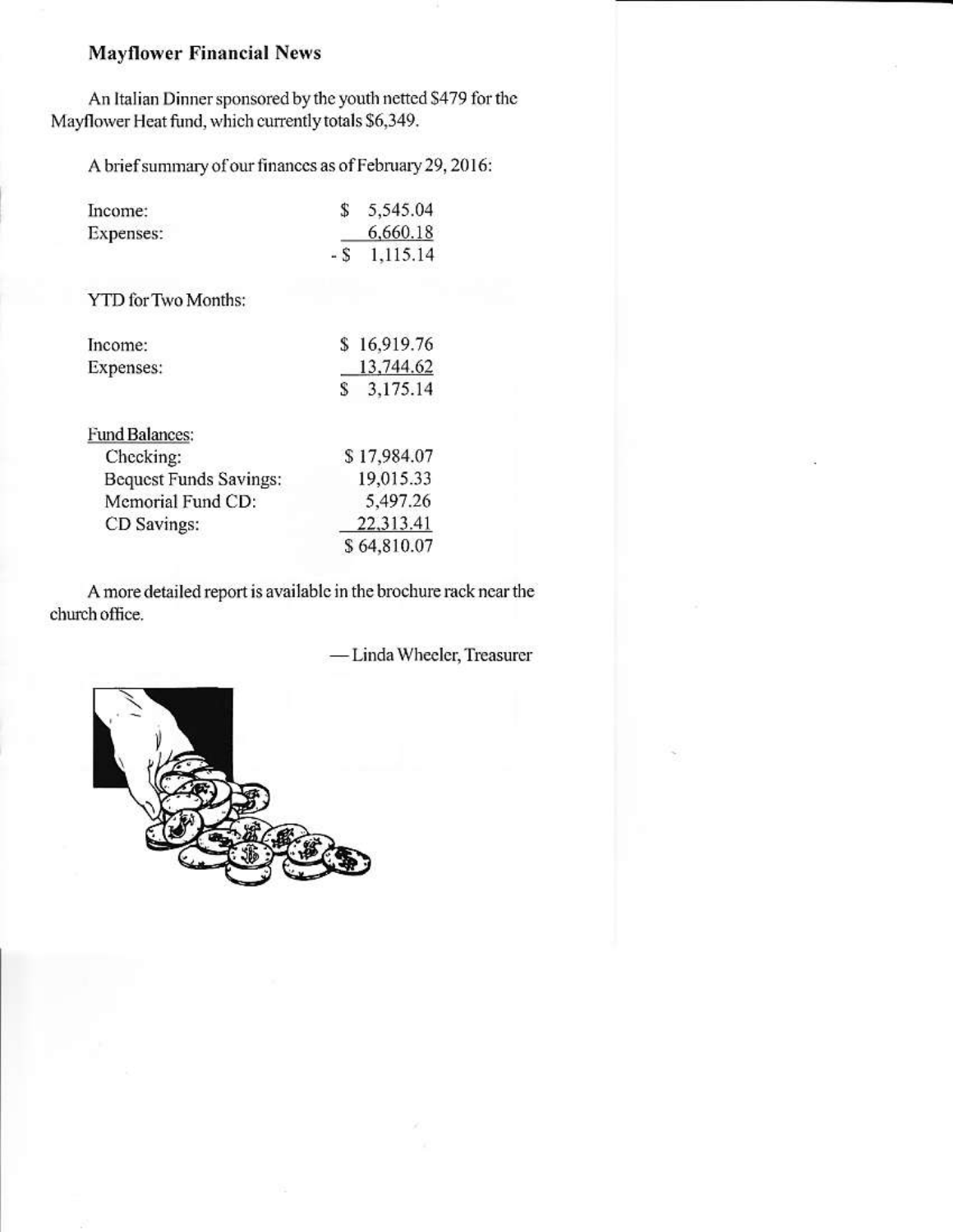#### **Music Notes**

As I was thinking about hymns associated with spring, "All Things Bright and Beautiful" came to mind. I started doing a little research about its origin and noticed that it has a traditional English melody, but the words are attributed to one of Great Britain's finest women hymn writers, Cecil F. Alexander (1818-1895). She apparently wrote over 400 hymn texts, and most of them were intended to teach the gospel to children through music. In 1848, Hymns for Little Children, one of Mrs. Alexander's many publications, sold over one million copies.

Spring is generally thought of as the season of hope. As the cold of winter begins to wane, we see new life popping up through the thawing ground, not unlike the new life God has promised us. Through the eyes of children (as well as being children of God), I think we can enjoy the words that Cecil Alexander put to that traditional English melody:

All things bright and beautiful, all creatures great and small, All things wise and wonderful, the Lord God made them all.

Each little flower that opens, each little bird that sings, He made their glowing colors, He made their tiny wings.

The purple-headed mountain, the river running by, The sunset, and the morning that brightens up the sky.

The cold wind in the winter, the pleasant summer sun, The ripe fruits in the garden, He made them every one.

Happy spring, everyone!

- Barb Fuller, Music Director

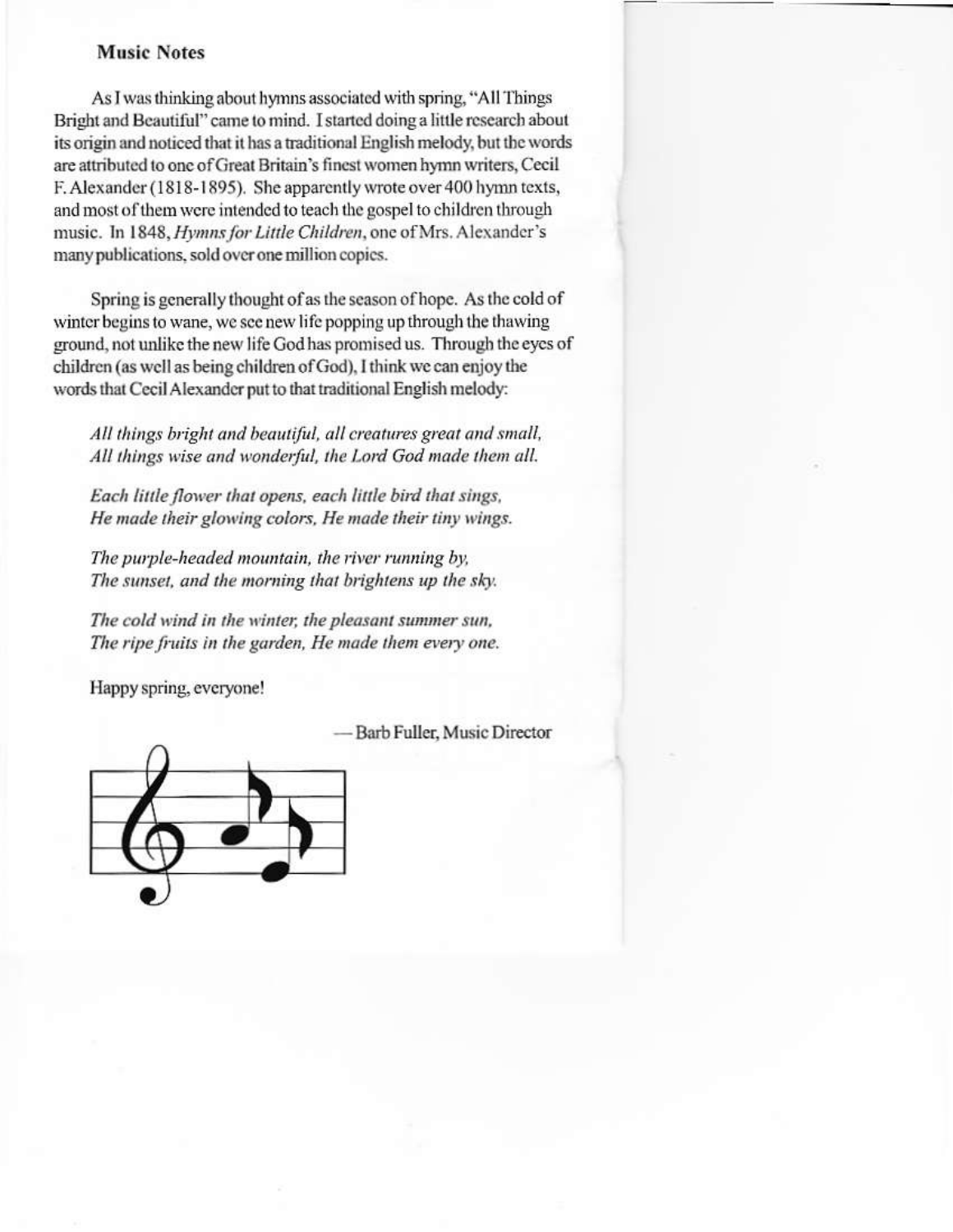#### **An Easter Story**

A holy man was having a conversation with the Lord one day and said. "Lord, I would like to know what Heaven and Hell are like." The Lord led the holy man to two doors. He opened one of the doors and the holy man looked in.

In the middle of the room was a large round table. In the middle of the table was a large pot of stew, which smelled delicious and made the holy man's mouth water.

The people sitting around the table were thin and sickly. They appeared to be famished. They were holding spoons with very long handles that were strapped to their arms and each found it possible to reach into the pot of stew and take a spoonful. But because the handle was longer than their arms, they could not get the spoons back into their mouths.

The holy man shuddered at the sight of their misery and suffering. The Lord said, "You have seen Hell."

They went to the next room and opened the door. It was exactly the same as the first one. There was the large round table with the large pot of stew which made the holy man's mouth water. The people were equipped with the same long-handled spoons, but here the people were well nourished and plump, laughing and talking.

The holy man said, "I don't understand." "It is simple," said the Lord. "It requires but one skill. You see, they have learned to feed each other, while the greedy think only of themselves."

"Remember this--when Jesus died on the cross, he was thinking of you."

HAPPY EASTER, EVERYONE!

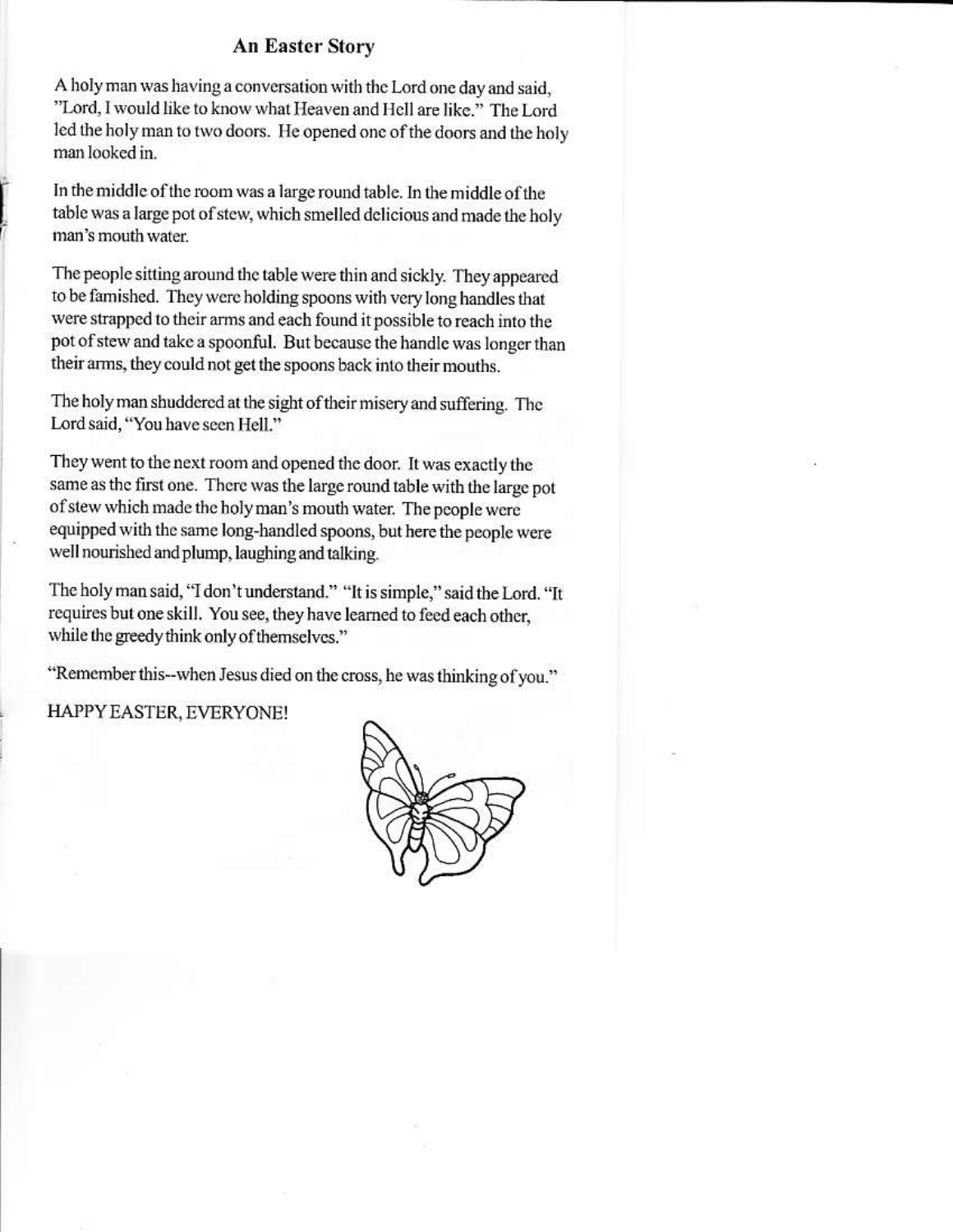#### **Thrift Sale**

We are having another thrift sale April 29 and 30 (Friday, 9 a.m. to 6 p.m., and Saturday, 9 a.m. to 3 p.m.). Please check around your house now to identify good, saleable things that you have but don't really need any more... we all have so much "stuff"! Remember to have items clean and in working order or they don't sell well. Sometimes we have to throw things away--which we hate to do! If it's truly trash, just toss it out yourself. Kitchen items, jewelry, linens, books, and children's items are good sellers, but you never know what will sell. Remember, too, to invite friends, family, co-workers, etc., to donate items. We'll be glad to have them! Finally, be sure to plan on coming to shop yourself. You may find some treasures!

Plan to hold your stuff and bring it in any time after the Second Saturday Supper on April 9. Please take it to the library area. We also need a lot of help to set up, run the sale, and clean up after the sale, so please mark your calendars now for that week. Set up will be 10-Noon (or so) on Monday-Thursday (April 25-28). See Ann or Lorraine to volunteer to help. And, full-size paper grocery bags are always needed for the bag sale time.

#### Please remember that ...

Mayflower Heat asks for your contribution, large or small, to the fund for buying a new furnace when that time comes. Remember, this repair would most likely happen in the very cold weather. Brrr...

The generous contributions raising the level of the thermometer includes \$479 that the youth earned from the recent Italian Dinner.

Thank you very much!



**Rilla McHarris**